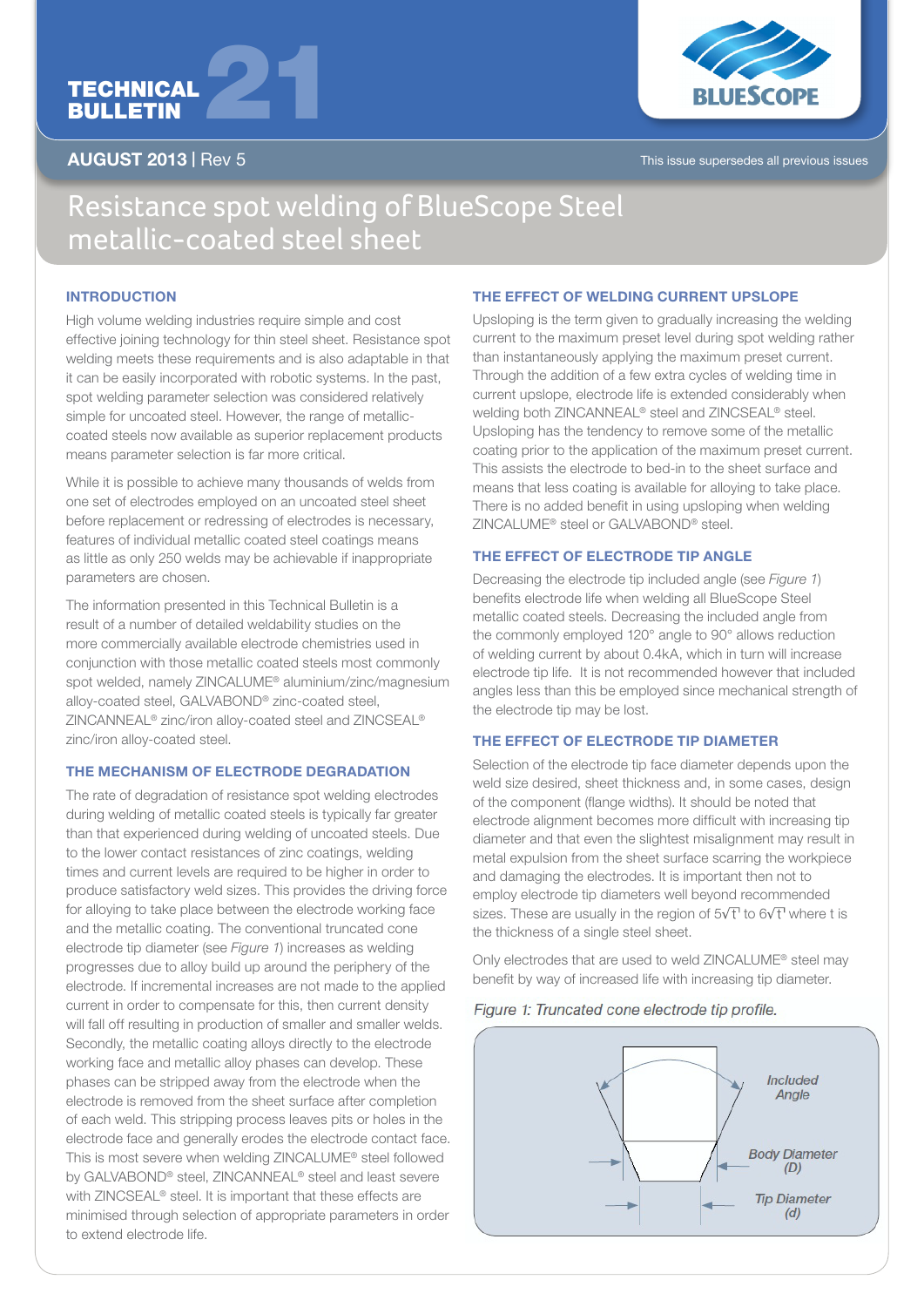With larger tip diameters the increase in life can be up to fourfold. The mechanisms for this are not yet clearly understood.

Using tip diameters beyond those recommended for GALVABOND® steel, ZINCANNEAL® steel and ZINCSEAL® steel result in inefficient use of welding power which is uneconomical.

#### THE EFFECT OF ELECTRODE CHEMISTRIES

Resistance Welder Manufacturers Association Class II (Cu-0.8%-Cr) electrode composition also referred to as J47 alloy, is the most commonly used in Australian manufacturing industries. Other compositions are also available including Cu/Cr and Cu/Cr/Zr. While the Class II electrode composition is suitable for spot welding ZINCALUME® steel, GALVABOND®steel, ZINCANNEAL® steel and ZINCSEAL® steel, electrode life can be extended when welding ZINCANNEAL® and ZINCSEAL® steel using the Cu/Cr/Zr electrode composition. The more aggressive nature of the electrode erosion process encountered during welding of ZINCALUME® steel and GALVABOND® steel appears to outweigh any influence that electrode alloying elements may have on electrode life. The iron-rich zinc coating on ZINCANNEAL® steel and ZINCSEAL® steel however, being far less aggressive on electrodes, takes full advantage of the Cu/Cr/Zr electrode composition.  $Al_2O_3$  dispersion strengthened copper alloy will also extend electrode life considerably but is more costly.

These features are summarised in *Table 1* below:

#### *Table 1: Spot welding electrode considerations.*

| <b>STEEL TYPE</b>       | <b>USE</b><br><b>CURRENT</b><br><b>UPSLOPE</b> | <b>USE 90°</b><br><b>INCLUDED</b><br><b>TIP ANGLE</b> | <b>USE</b><br><b>INCREASED TIP</b><br><b>DIAMETERS</b> | <b>ELECTRODE</b><br><b>CHEMISTRY</b> |
|-------------------------|------------------------------------------------|-------------------------------------------------------|--------------------------------------------------------|--------------------------------------|
| ZINCALUME <sup>®</sup>  | <b>No</b>                                      | Yes                                                   | Yes                                                    | Cu/Cr                                |
| GALVABOND®              | <b>No</b>                                      | Yes                                                   | No.                                                    | Cu/Cr                                |
| ZINCANNEAL <sup>®</sup> | Yes                                            | Yes                                                   | No                                                     | Cu/Cr or<br>Cu/Cr/Zr                 |
| ZINCSEAL <sup>®</sup>   | Yes                                            | Yes                                                   | Nο                                                     | Cu/Cr or<br>Cu/Cr/Zr                 |

To assist in the weld set-up procedure, the table below (*Table* 2) provides recommended spot welding practice for hot-dip zinccoated steel sheet. These conditions are provided as a GUIDE ONLY. Fine tuning will be necessary to achieve optimum parameters. Note also that for ZINCANNEAL® and ZINCSEAL® zinc-iron alloy coated steels, the addition of upslope where possible is recommended.

#### Recommendations

- **DO** take care in machining of electrode working faces. Ensure they are relatively flat and smooth.
- **DO** employ automatic electrode tip redressing tools where possible.
- DO take care in accurately aligning electrodes in the welding machine to avoid producing undersized welds, damaging electrodes and scarring of workpiece surface through metal expulsion. Carbon paper placed between blank sheets of paper as shown below in *Figure 2* can be used to obtain an impression of electrode faces. Once in the welding machine, the electrodes can be brought together with the paper in between. The resulting impression will indicate alignment.

Impression should be circular and at same diameter as the electrode. If not, adjust alignment. Ensure welding current is turned off during this procedure.

DO try and work within the welding lobe window for the particular steel type, but just below the point of metal expulsion.

*Figure 2: Electrode alignment test set-up.*



### *Table 2: Recommended spot welding practice for hot-dip zinc-coated steel sheet.*

| <b>STEEL BASE</b><br><b>THICKNESS</b> | <b>ELECTRODE DIAMETER</b> |                         | <b>NET</b><br><b>ELECTRODE</b> | <b>WELD</b><br><b>TIME</b> | <b>WELD</b><br><b>CURRENT</b> | <b>MINIMUM</b><br><b>CONTACT</b> | <b>MINIMUM</b><br><b>WELD SPACING</b> | <b>APPROXIMATE</b><br><b>SHEAR</b> |
|---------------------------------------|---------------------------|-------------------------|--------------------------------|----------------------------|-------------------------------|----------------------------------|---------------------------------------|------------------------------------|
| (mm)                                  | BODY D (mm)               | TIP <sup>i</sup> d (mm) | FORCE (kN)                     | (CYCLES)                   | (1000 A)                      | <b>OVERLAP</b> (mm)              | (mm)                                  | <b>STRENGTH (KN)</b>               |
| 0.40                                  | 16                        | 3                       | 1.5                            | 5                          | 8                             | 10                               | 10                                    | 1.2                                |
| 0.50                                  | 16                        | $\overline{4}$          | 1.8                            | 6                          | 9                             | 10                               | 10                                    | 2.2                                |
| 0.60                                  | 16                        | $\overline{4}$          | $\overline{2}$                 | $\overline{7}$             | 9                             | 10                               | 10                                    | 3.1                                |
| 0.80                                  | 16                        | 5                       | 2.5                            | 9                          | 11                            | 10                               | 15                                    | 5.4                                |
| 1.0                                   | 16                        | 5                       | 3                              | 12                         | 12                            | 15                               | 15                                    | 6.8                                |
| 1.2                                   | 16                        | 6                       | 3.6                            | 14                         | 13                            | 15                               | 20                                    | 8.6                                |
| 1.6                                   | 20                        | $\overline{7}$          | 5                              | 19                         | 16                            | 15                               | 25                                    | 12.2                               |
| 2.0                                   | 20                        | 8                       | 6.6                            | 25                         | 19                            | 15                               | 30                                    | 16.0                               |
| 2.5                                   | 20                        | gii                     | 9.3                            | 35                         | 24                            | 20                               | 40                                    | 20.6                               |
| 3.0                                   | 22                        | $10$ <sup>ii</sup>      | 12.6                           | 45                         | 28                            | 20                               | 40                                    | 25.1                               |

#### NOTE:

i. Electrode tip diameter based on approximately  $6\sqrt{t}$  where t = sheet thickness

ii. Tip life may be increased with increasing tip diameter for ZINCALUME® aluminium/zinc/magnesium alloy coated steel